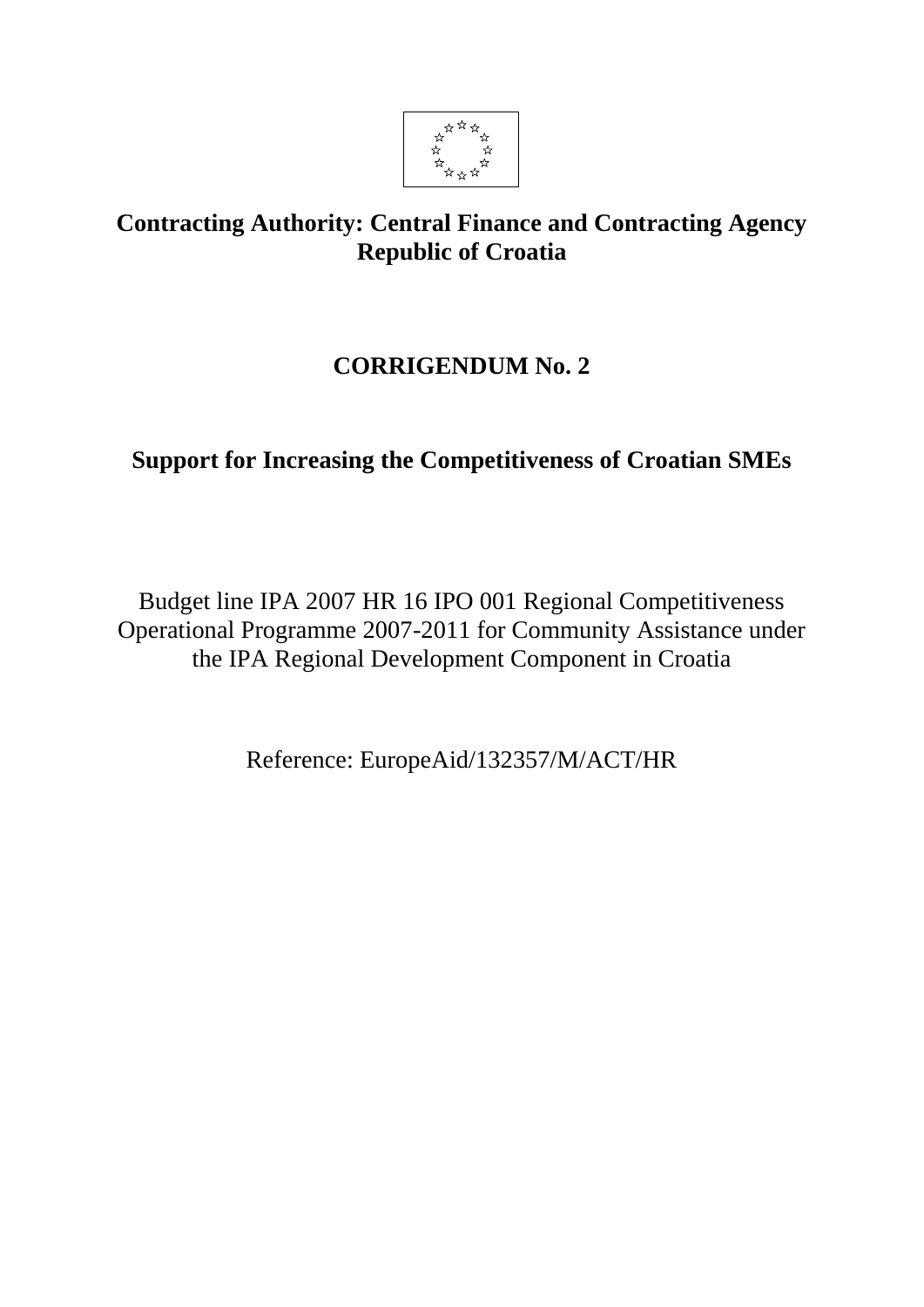In the Call for Proposals published on EuropeAid on 19/12/2011 and the Corrigendum No. 1 published on 09/02/2012, the provisions under:

(1) deadline of the Local publication for call for proposals

(1) Cover Page; (2) 1.3 Financial allocation provided by the Contracting Authority  $(3)$  2.2.3 Deadline for submission of the Concept Notes; (4) 2.3 Evaluation and Selection of Applications (5) 2.5.2 Indicative time table; Of the Guidelines for Applicants

(1) Cover Page; of the Grant Application Form

have been altered and as described further in the document.

All modifications have been marked in yellow.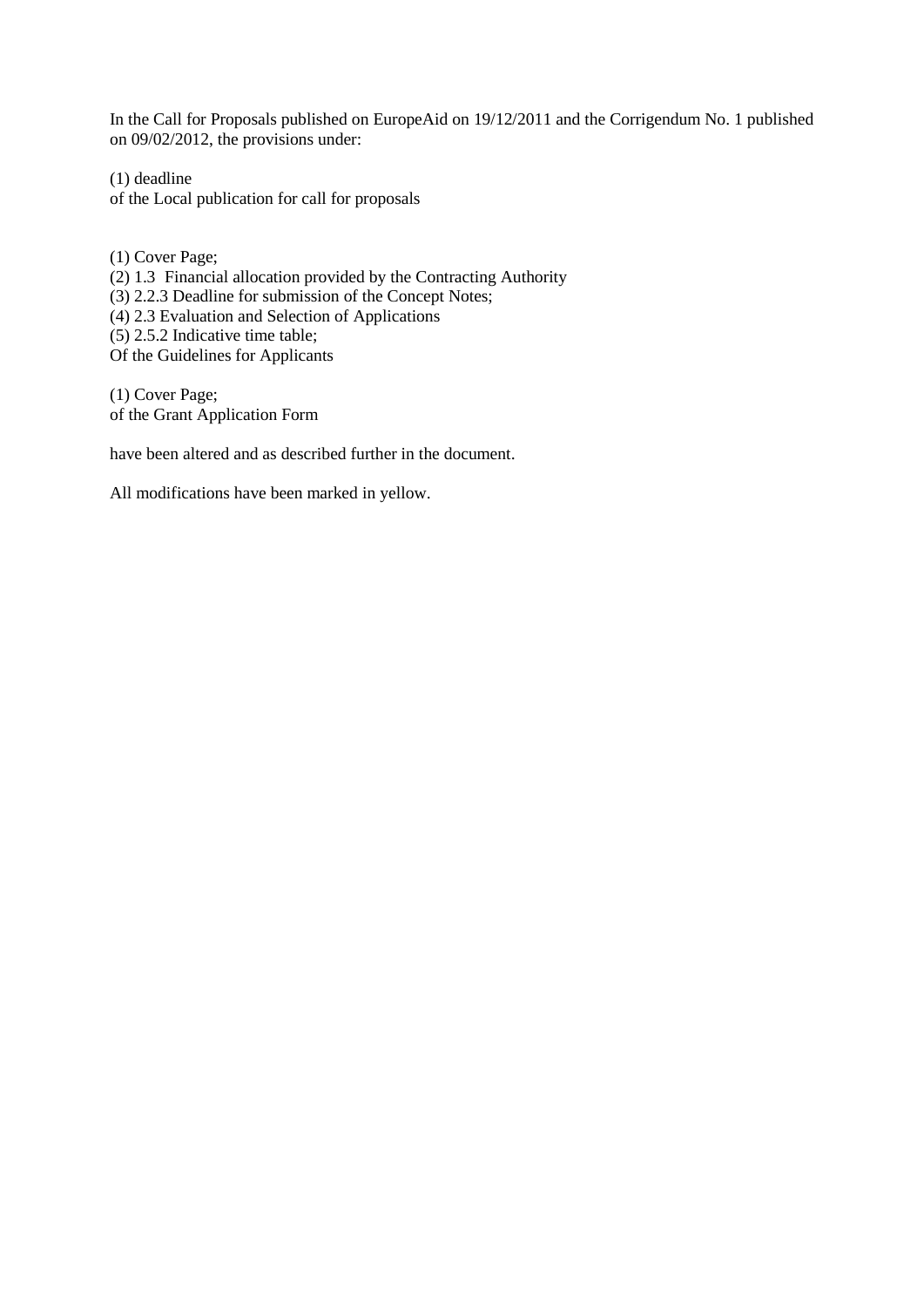# **LOCAL PUBLICATION FOR CALL FOR PROPOSALS**

# *The former text:*

The deadline for submission of proposals is 09 March 2012 at 16:00 Zagreb local time.

# *Shall read as new text:*

The deadline for submission of proposals is 20 March 2012 at 16:00 Zagreb local time.

# **GUIDELINES FOR APPLICANTS**

Cover Page:

*The former text:*

Deadline for submission of proposals: 09 March 2012

# *Shall read as new text:*

Deadline for submission of proposals: 20 March 2012

# *The former text:*

## **1.3 FINANCIAL ALLOCATION PROVIDED BY THE CONTRACTING AUTHORITY**

The overall indicative amount made available under this Call for Proposals is EUR 3.000.000. The Contracting Authority reserves the right not to award all available funds.

# *Shall read as new text:*

#### **1.3 FINANCIAL ALLOCATION PROVIDED BY THE CONTRACTING AUTHORITY**

The overall indicative amount made available under this Call for Proposals is EUR 4.457.000. The Contracting Authority reserves the right not to award all available funds.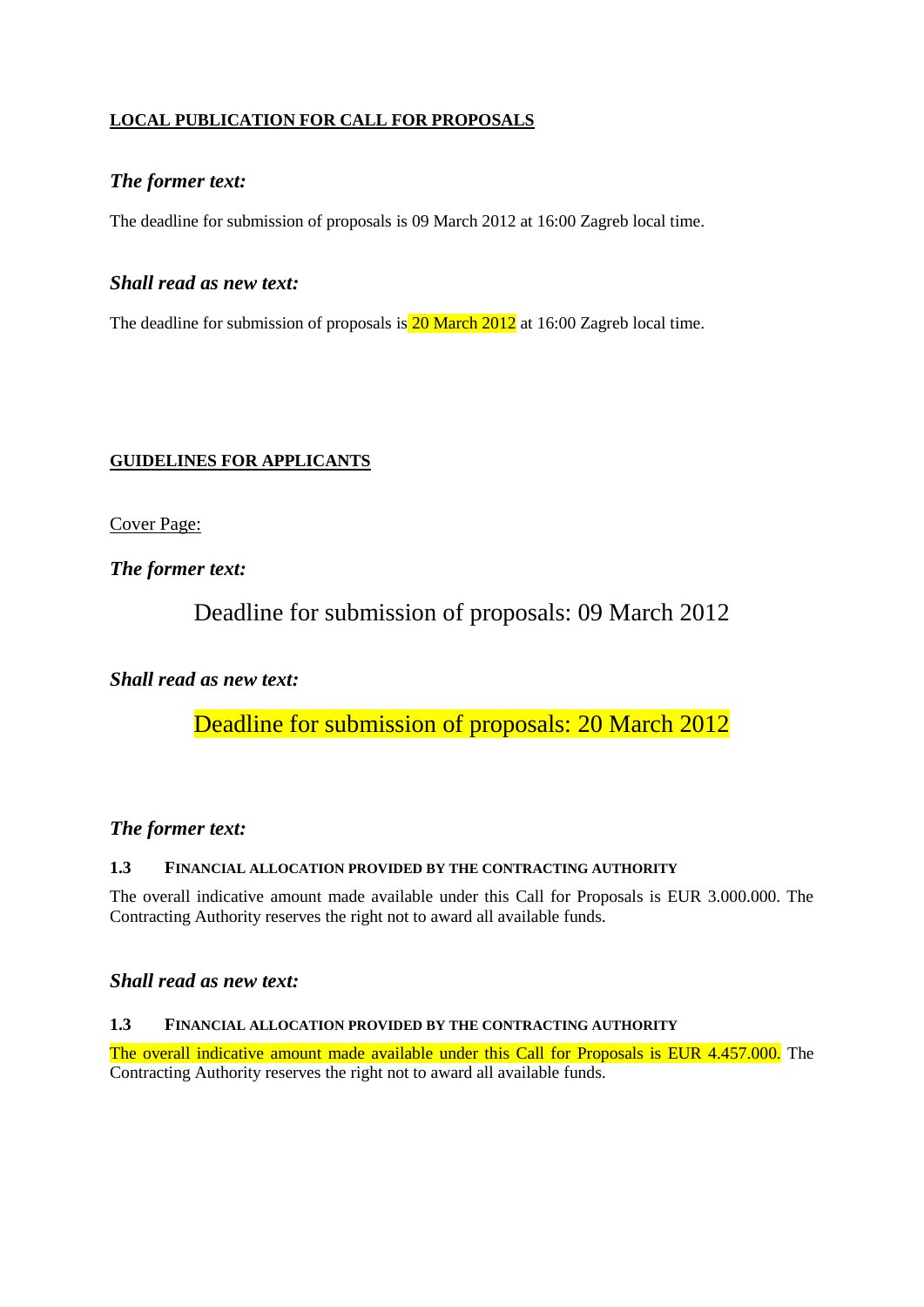# *The former text:*

## 2.2.3 Deadline for submission of the Concept Notes

The deadline for the submission of Concept Note is 09 March 2012 as evidenced by the date of dispatch, the postmark or the date of the deposit slip. In the case of hand-deliveries, the deadline for receipt is at 16:00 hours local time as evidenced by the signed and dated receipt. Any Concept Note submitted after the deadline will automatically be rejected.

However, for reasons of administrative efficiency, the Contracting Authority may reject any Concept Note received after the effective date of approval of the Concept note evaluation (see indicative calendar under section 2.5.2).

## *Shall read as new text:*

### *2.2.3 Deadline for submission of the Concept Notes*

The deadline for the submission of Concept Note is 20 March 2012 as evidenced by the date of dispatch, the postmark or the date of the deposit slip. In the case of hand-deliveries, the deadline for receipt is at 16:00 hours local time as evidenced by the signed and dated receipt. Any Concept Note submitted after the deadline will automatically be rejected.

However, for reasons of administrative efficiency, the Contracting Authority may reject any Concept Note received after the effective date of approval of the Concept note evaluation (see indicative calendar under section 2.5.2).

# *The former text:*

#### **2.3 EVALUATION AND SELECTION OF APPLICATIONS**

(...)

Once all Concept Notes have been assessed, a list will be established with the proposed actions ranked according to their total score.

First, only the Concept Notes which have been given a score of a minimum of 30 points will be considered for pre-selection.

Secondly, the list of Concept Notes will be reduced in accordance to the ranking to those whose sum of requested contributions amounts to at least twice the available budget (EUR 6,000,000) for this Call for Proposals, taking into account the indicative financial envelopes foreseen by lot.

Following the Concept Note evaluation, the Contracting Authority will send a letter to all applicants, indicating whether their application was submitted prior to the deadline, informing them of the reference number they have been allocated and whether the Concept Note were evaluated and the results of that evaluation. The preselected applicants will subsequently be invited to submit full applications.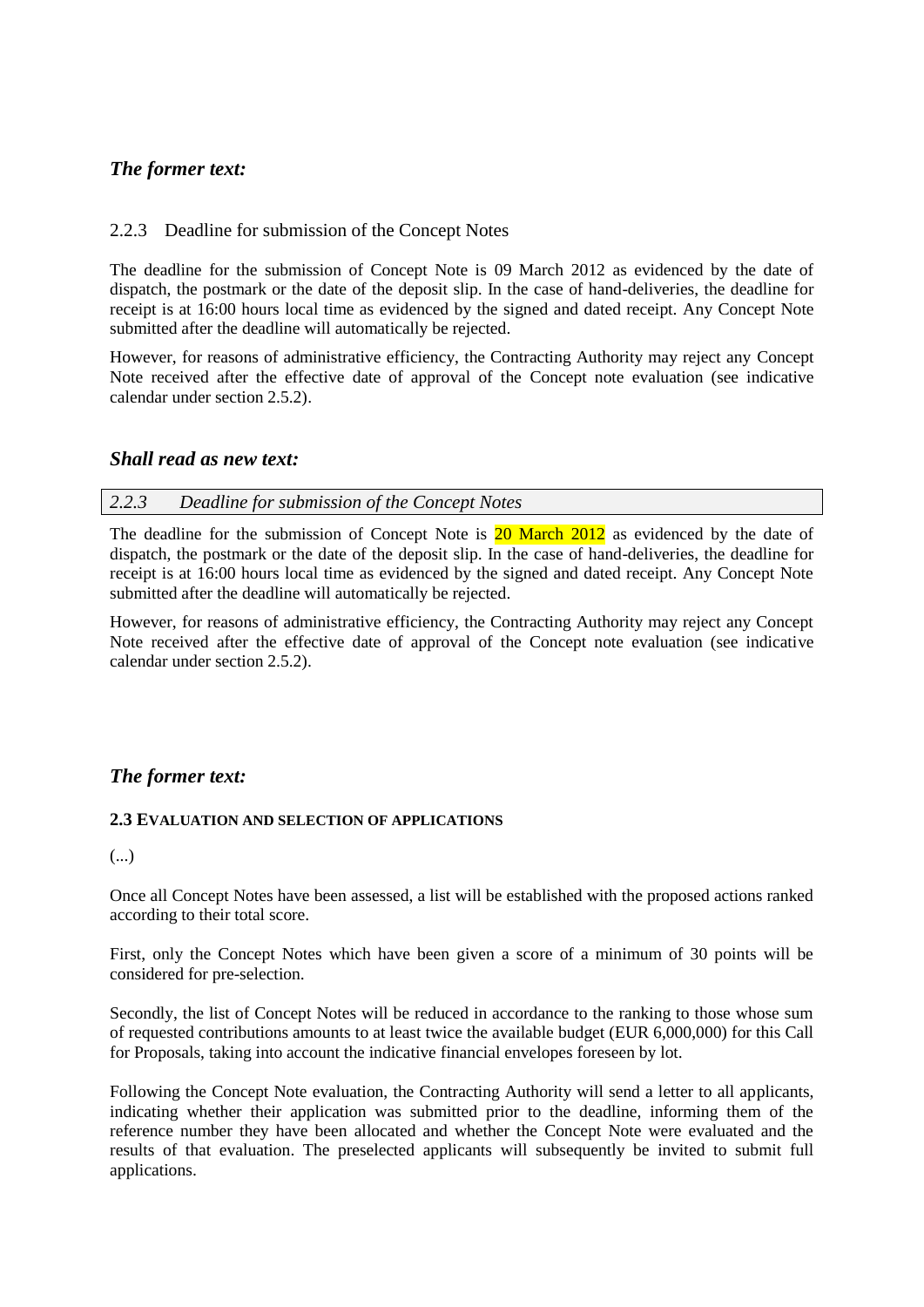# *Shall read as new text:*

### **2.3 EVALUATION AND SELECTION OF APPLICATIONS**

(...)

Once all Concept Notes have been assessed, a list will be established with the proposed actions ranked according to their total score.

First, only the Concept Notes which have been given a score of a minimum of 30 points will be considered for pre-selection.

Secondly, the list of Concept Notes will be reduced in accordance to the ranking to those whose sum of requested contributions amounts to at least twice the available budget (EUR 8,914,000) for this Call for Proposals, taking into account the indicative financial envelopes foreseen by lot.

Following the Concept Note evaluation, the Contracting Authority will send a letter to all applicants, indicating whether their application was submitted prior to the deadline, informing them of the reference number they have been allocated and whether the Concept Note were evaluated and the results of that evaluation. The preselected applicants will subsequently be invited to submit full applications.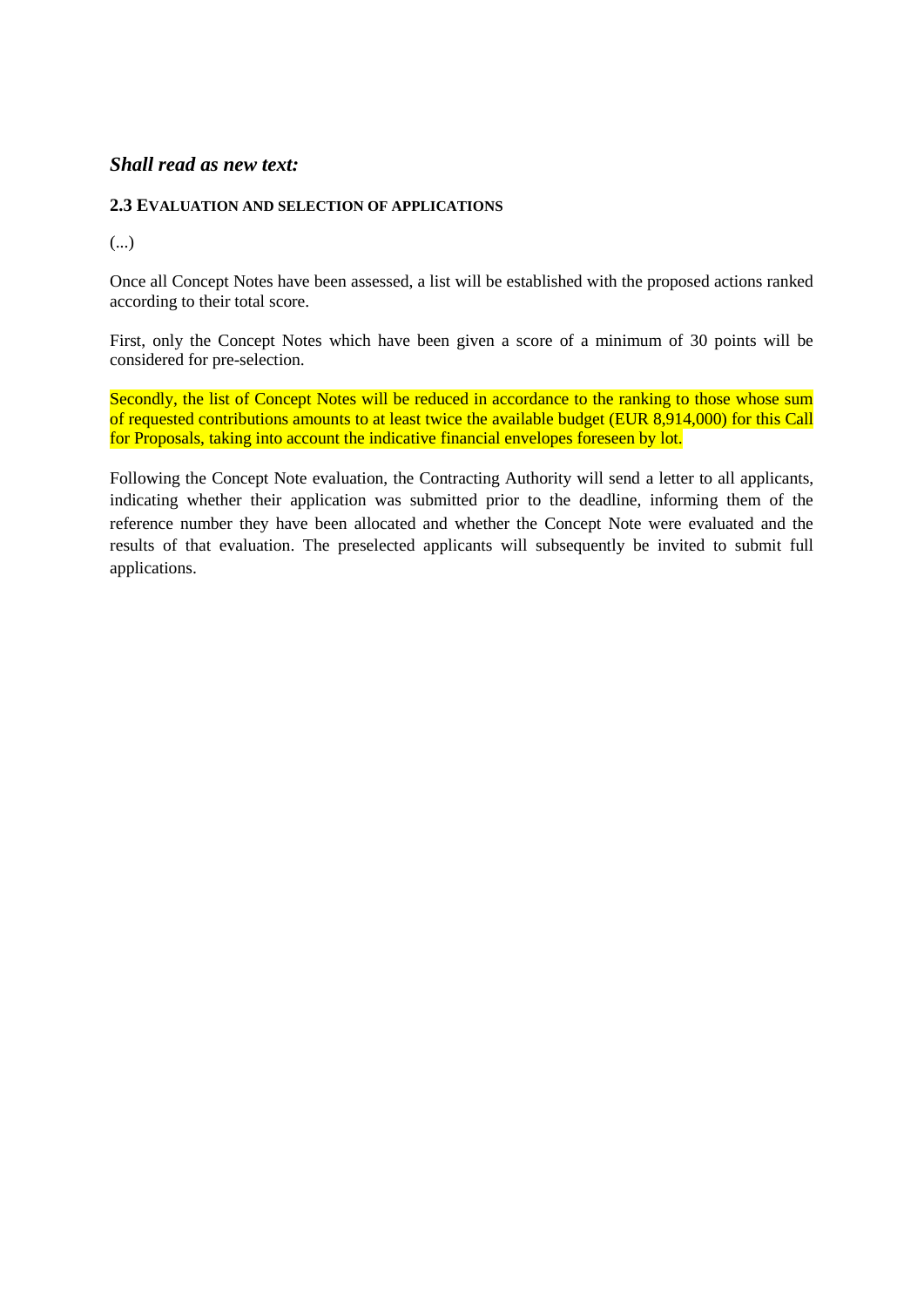# *The former text:*

<u>.</u>

### *2.5.2 Indicative time table*

|                                                                                                                         | <b>DATE</b>      | TIME*              |
|-------------------------------------------------------------------------------------------------------------------------|------------------|--------------------|
| Information meeting (if any)                                                                                            | TBA <sup>1</sup> | To be<br>announced |
| Deadline for request for any clarifications from the<br><b>Contracting Authority</b>                                    | 17 February 2012 | 16:00              |
| Last date on which clarifications are issued by the<br><b>Contracting Authority</b>                                     | 27 February 2012 |                    |
| <b>Deadline for submission of Concept Notes</b>                                                                         | 09 March 2012    | 16:00              |
| Information to applicants on the opening $\&$<br>administrative checks and concept note evaluation<br>$(\text{step 1})$ | 28 May 2012*     |                    |
| <b>Invitations for submission of Full Application Form</b>                                                              | 28 May 2012*     |                    |
| <b>Deadline for submission of Full Application Form</b>                                                                 | 13 July 2012**   |                    |
| Information to applicants on the evaluation of the<br><b>Full Application Form (step 2)</b>                             | October 2012*    |                    |
| Notification of award (after the eligibility check)<br>$(\text{step } 3)$                                               | November 2012*   |                    |
| <b>Contract signature</b>                                                                                               | December $2012*$ |                    |

\***Provisional date.** All times are in the time zone of the country of the Contracting Authority.

\*\***Provisional date.** Date minimum 45 days after invitations for submission of Full Application Form.

This indicative timetable may be updated by the Contracting Authority during the procedure. In such case, the updated timetable shall be published on internet at the EuropeAid web site <https://webgate.ec.europa.eu/europeaid/online-services/index.cfm?do=publi.welcome> and the CFCA website [www.safu.hr.](http://www.safu.hr/)

<sup>&</sup>lt;sup>1</sup> A date and place of the information session for this Call for Proposals will be published on the CFCA webpage

www.safu.hr (in section: Tenders/IPA component IIIC; natjecaji/IPA komponenta IIIc), within 7 days of the launch of this Call for Proposals.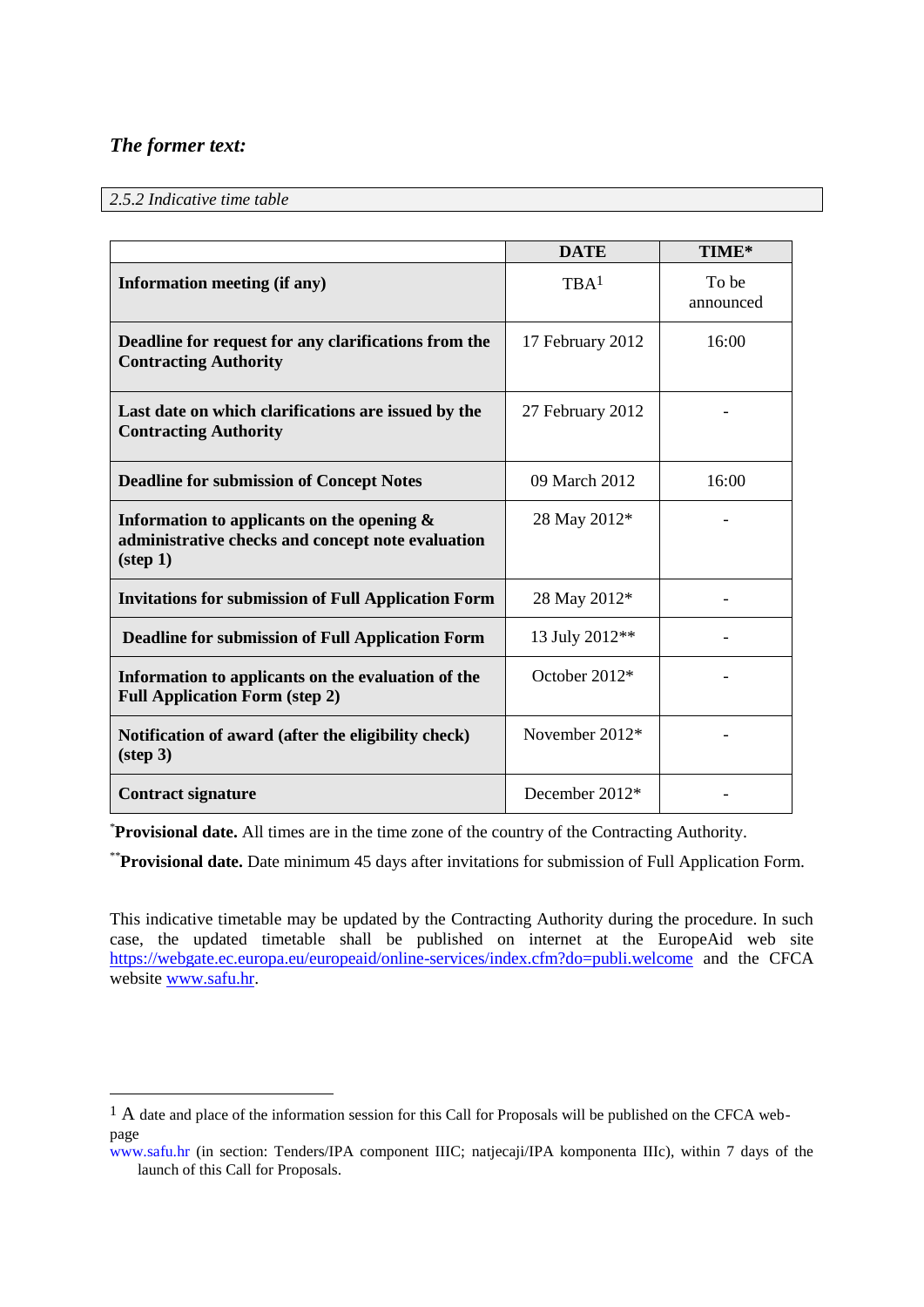# *Shall read as new text:*

### *2.5.2 Indicative time table*

<u>.</u>

|                                                                                                                         | <b>DATE</b>              | TIME*              |
|-------------------------------------------------------------------------------------------------------------------------|--------------------------|--------------------|
| Information meeting (if any)                                                                                            | TBA <sup>2</sup>         | To be<br>announced |
| Deadline for request for any clarifications from the<br><b>Contracting Authority</b>                                    | 28 February 2012         | 16:00              |
| Last date on which clarifications are issued by the<br><b>Contracting Authority</b>                                     | 09 March 2012            |                    |
| <b>Deadline for submission of Concept Notes</b>                                                                         | <b>20 March 2012</b>     | 16:00              |
| Information to applicants on the opening $\&$<br>administrative checks and concept note evaluation<br>$(\text{step 1})$ | 20 July 2012*            |                    |
| <b>Invitations for submission of Full Application Form</b>                                                              | 20 July 2012*            |                    |
| <b>Deadline for submission of Full Application Form</b>                                                                 | 03 September<br>$2012**$ |                    |
| Information to applicants on the evaluation of the<br><b>Full Application Form (step 2)</b>                             | December 2012*           |                    |
| Notification of award (after the eligibility check)<br>$(\text{step } 3)$                                               | February 2012*           |                    |
| <b>Contract signature</b>                                                                                               | February 2012*           |                    |

\***Provisional date.** All times are in the time zone of the country of the Contracting Authority.

\*\***Provisional date.** Date minimum 45 days after invitations for submission of Full Application Form.

This indicative timetable may be updated by the Contracting Authority during the procedure. In such case, the updated timetable shall be published on internet at the EuropeAid web site <https://webgate.ec.europa.eu/europeaid/online-services/index.cfm?do=publi.welcome> and the CFCA website [www.safu.hr.](http://www.safu.hr/)

<sup>&</sup>lt;sup>2</sup> A date and place of the information session for this Call for Proposals will be published on the CFCA webpage

www.safu.hr (in section: Tenders/IPA component IIIC; natjecaji/IPA komponenta IIIc), within 7 days of the launch of this Call for Proposals.